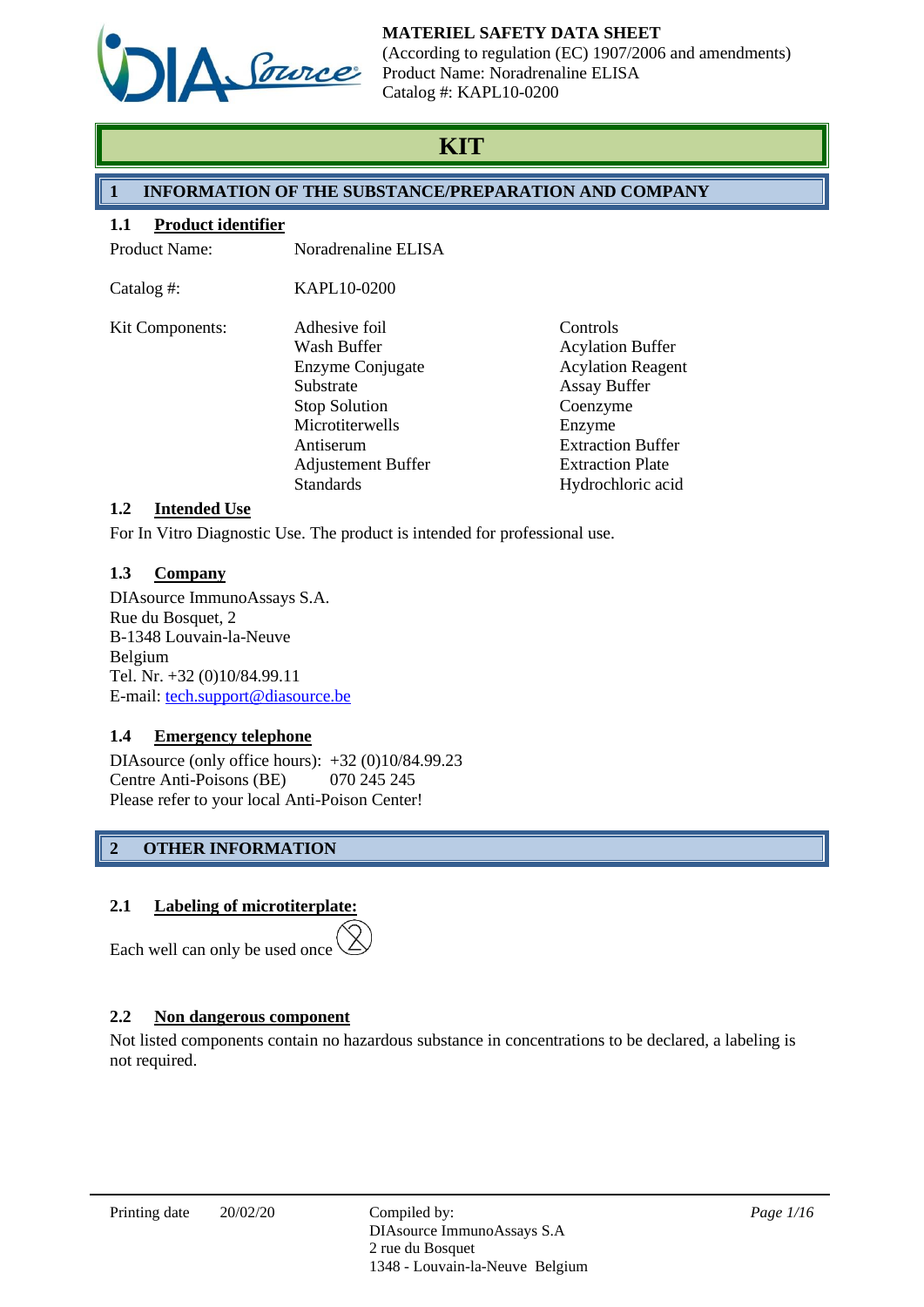

# **STOP SOLUTION**

## **1 INFORMATION OF THE SUBSTANCE/PREPARATION AND COMPANY**

## **1.1 Product identifier**

Product Name: Stop Solution

Catalog #: Component of the kit mentioned on the first page

## **1.2 Intended Use**

laboratory reagent / Immunoassay. The product is intended for professional use.

# **1.3 Company**

DIAsource ImmunoAssays S.A. Rue du Bosquet, 2 B-1348 Louvain-la-Neuve Belgium Tel. Nr. +32 (0)10/84.99.11 E-mail: [tech.support@diasource.be](mailto:tech.support@diasource.be)

#### **1.4 Emergency telephone**

DIAsource (only office hours): +32 (0)10/84.99.23 Centre Anti-Poisons (BE) 070 245 245 Please refer to your local Anti-Poison Center!

# **2 HAZARDS IDENTIFICATION**

## **2.1 Classification of the substance or mixture**

**REGULATION (EC) No 1272/2008** Corrosive to metals, Category 1, H290 Skin corrosive, Category 1A, H314

## **2.2 Label elements**

**REGULATION (EC) No 1272/2008**



**Signal word:** Warning

#### **Hazard statements:**

H290 May be corrosive to metals.

#### **Precautionary statements:**

P234 Keep only in original packaging.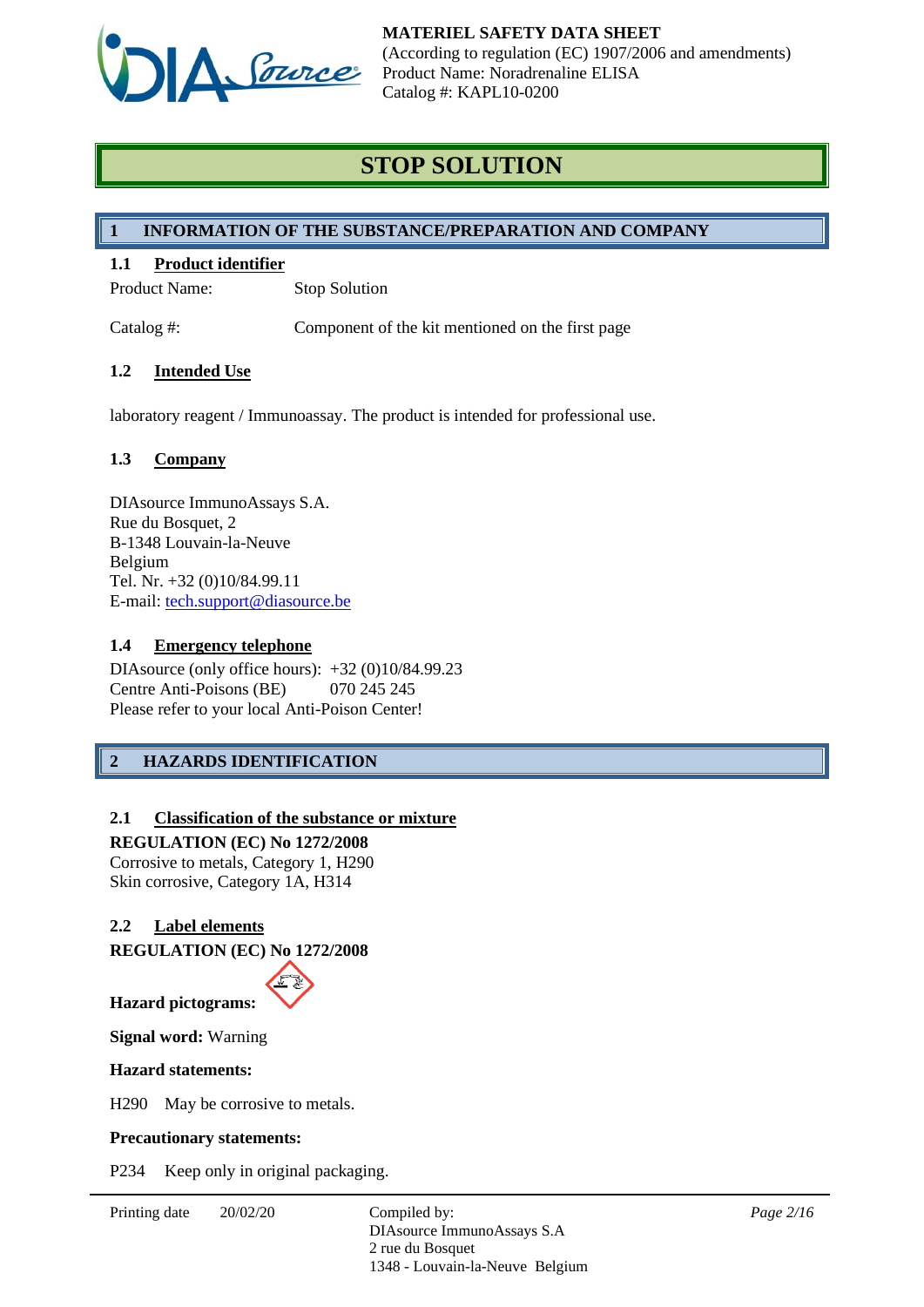

P390 Absorb spillage to prevent material damage.

#### **2.3 Other hazards**

None known.

## **3 COMPOSITION/INFORMATION ON INGREDIENTS**

#### **Mixture**

**Composition / information on ingredients** CAS:  $7664-93-9$  sulphuric acid  $> 1\% - 5\%$ H290; H314 **Additional information**

For the full text of the H-Statements mentioned in this section, see section 16.

# **4 FIRST AID MEASURES**

## **4.1 Description of first aid measures**

**After inhalation:** fresh air, consult doctor in case of complaints.

**After skin contact:** wash off with plenty of water. Remove contaminated clothing. **After eye contact:** rinse out with plenty of water with the eyelid held wide open. Call in ophthalmologist if necessary.

**After swallowing:** drink water (two glasses at most). Consult doctor if feeling unwell.

## **4.2 Most important symptoms and effects, both acute and delayed**

Irritant effects.

## **4.3 Indication of any immediate medical attention and special treatment needed**

No information available.

# **5 FIRE FIGHTING MEASURES**

## **5.1 Extinguishing media**

Suitable extinguishing media:

Use extinguishing measures that are appropriate to local circumstances and the surrounding environment.

#### Unsuitable extinguishing media:

For this substance/mixture no limitations of extinguishing agents are given.

## **5.2 Special hazards arising from the substance or mixture**

Not combustible. Ambient fire may liberate hazardous vapours.

## **5.3 Advice for fire fighters**

Special protective equipment for firefighters: In the event of fire, wear self-contained breathing apparatus.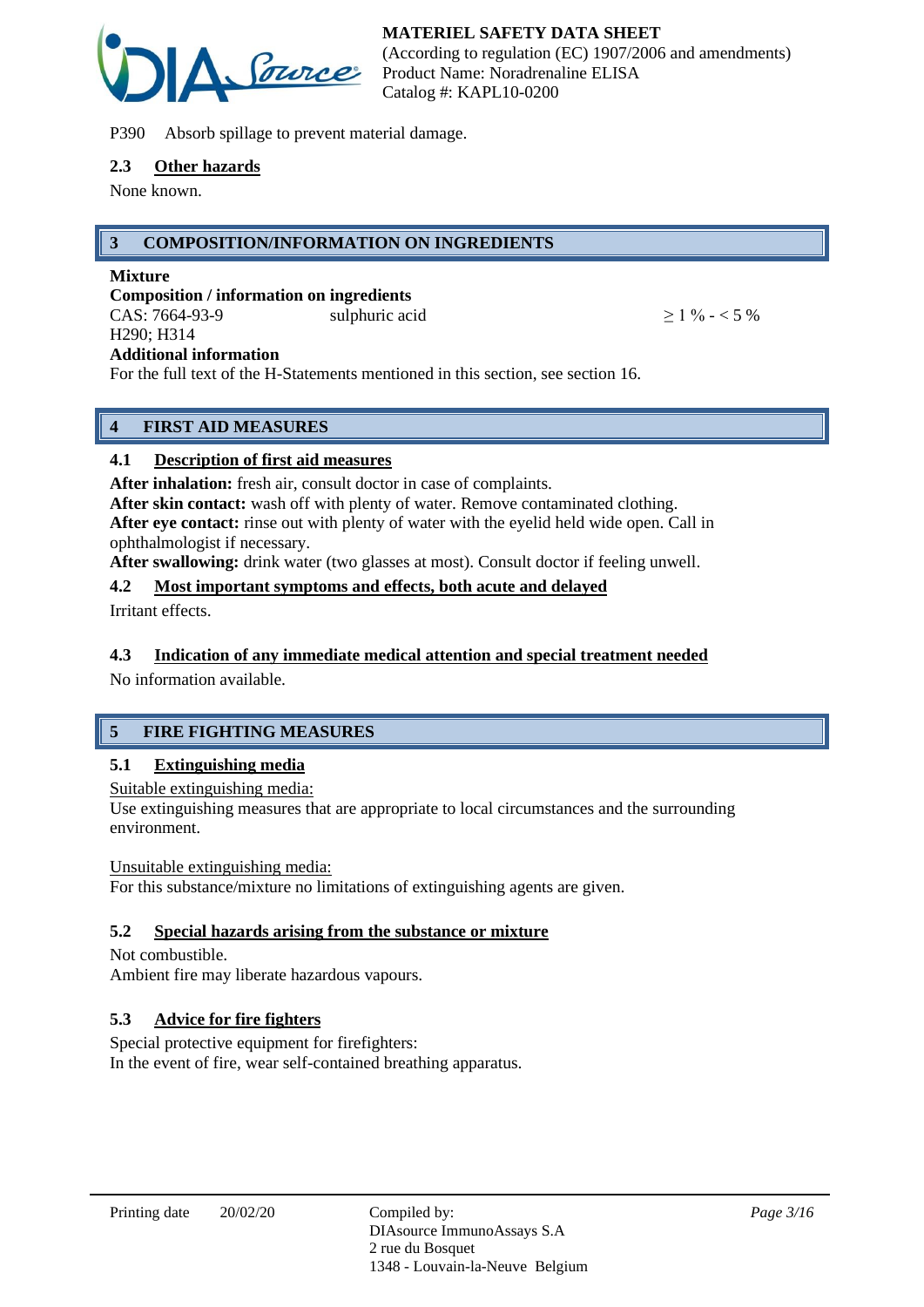

# **6 ACCIDENTAL RELEASE MEASURES**

#### **6.1 Personal precaution, protective equipment and emergency procedures**

Advice for non-emergency personnel: Do not breathe vapours, aerosols. Evacuate the danger area, observe emergency procedures, consult an expert.

Advice for emergency responders: Protective equipment see section 8.

#### **6.2 Environmental Precautions**

No special precautionary measures necessary.

#### **6.3 Methods and material for containment and cleaning-up**

Observe possible material restrictions! Take up with liquid-absorbent and neutralizing material. Dispose of properly. Clean up affected area.

#### **6.4 Reference to other sections**

Indications about possible material restrictions see sections 7 and 10 and about waste treatment see section 13.

## **7 HANDLING AND STORAGE**

#### **7.1 Precautions for safe handling**

Advice on safe handling: Observe label precautions. Hygiene measures: Change contaminated clothing. Wash hands after working with substance.

#### **7.2 Conditions for safe storage, including any incompatibilities**

Storage conditions: Tightly closed and dry.

#### **7.3 Specific Use(s)**

Apart from the uses mentioned in section 1.2 no other specific uses are stipulated.

#### **8 EXPOSURE CONTROLS/PERSONAL PROTECTION**

#### **8.1 Control parameters**

The product does not contain any relevant quantities of materials with critical values that have to be monitored at the workplace.

#### **8.2 Exposure controls**

Engineering measures: Technical measures and appropriate working operations should be given priority over the use of personal protective equipment. See section 7.1.

Individual protection measures: General protective and hygienic measures: Immediately remove all soiled and contaminated clothing. Wash hands before breaks and at the end of work. Store protective clothing separately. Avoid contact with the eyes and skin.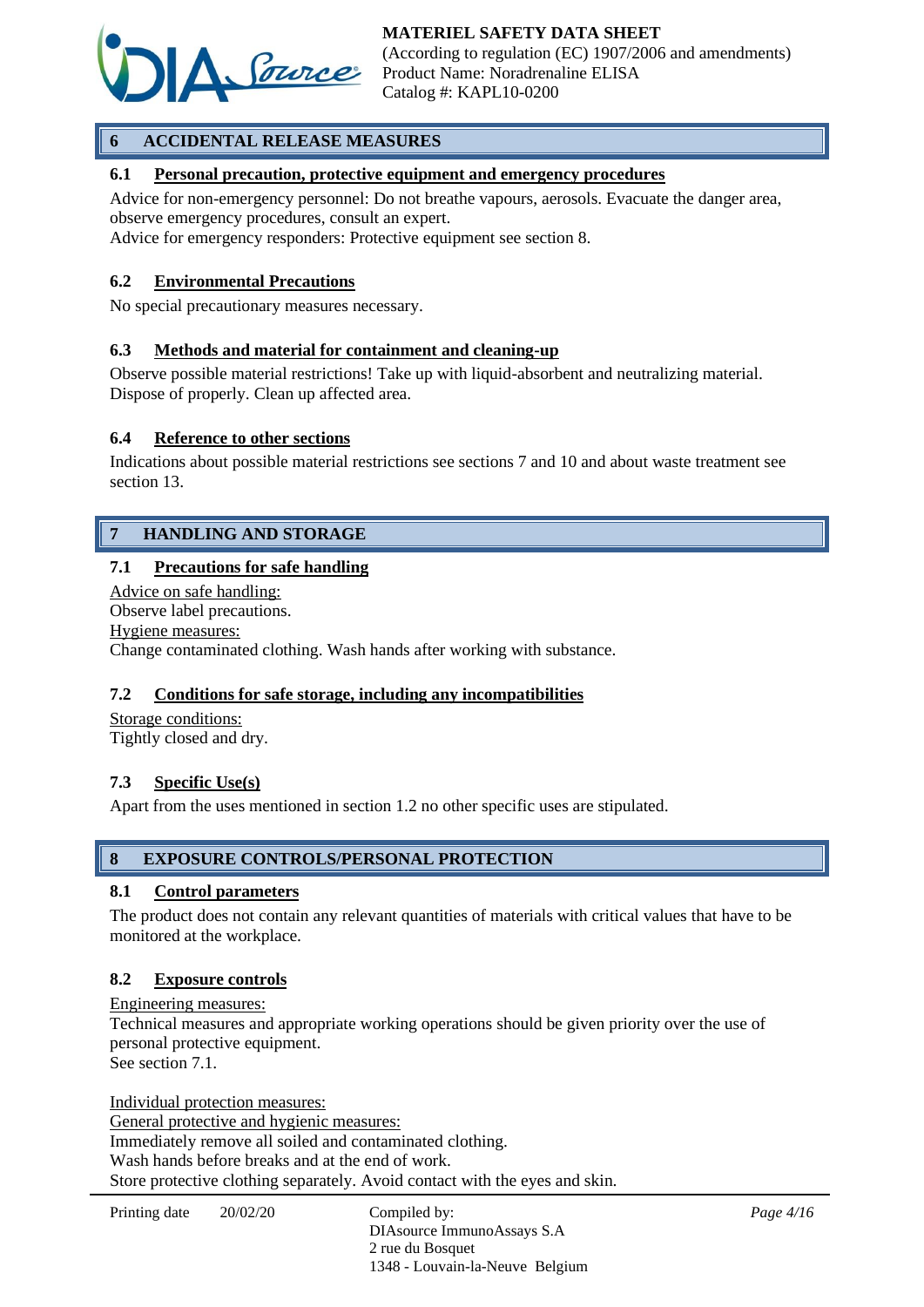

(According to regulation (EC) 1907/2006 and amendments) Product Name: Noradrenaline ELISA Catalog #: KAPL10-0200

Respiratory protection:

In case of good room ventilation, not necessary. In case of brief exposure or low pollution use respiratory filter device. In case of intensive or longer exposure use self-contained respiratory protective device.

Protection of hands:

Protective gloves.

Material of gloves:

Chemical protection gloves are to be selected according to the concentration and quantity of the hazardous substance concentration and quantity in workplace.

The glove material has to be impermeable and resistant to the product/ the substance/ the preparation. The protective gloves to be used must comply with the specifications of EC Directive 89/686/EEC and the related standard EN374.

Eye protection: Tightly sealed goggles

Body protection: lab coat

## **9 PHYSICAL AND CHEMICAL PROPERTIES**

#### **9.1 Information on basic physical and chemical properties**

| Form                                   | liquid                            |
|----------------------------------------|-----------------------------------|
| Colour                                 | colourless                        |
| Odour                                  | odourless                         |
| Odour                                  | Threshold Not applicable          |
| pH                                     | ca. 1.0 at 20 $^{\circ}$ C        |
| Melting point                          | No information available          |
| Boiling point/boiling range            | No information available          |
| Flash point                            | No information available          |
| Evaporation rate                       | No information available          |
| Flammability (solid, gas)              | No information available          |
| Lower explosion limit                  | No information available          |
| Upper explosion limit                  | No information available          |
| Vapour pressure                        | No information available          |
| Relative vapour density                | No information available          |
| Density                                | ca. 1.02 g/cm3 at 20 $^{\circ}$ C |
| Relative density                       | No information available          |
| Water solubility                       | at 20 $\degree$ C soluble         |
| Partition coefficient: n-octanol/water | No information available          |
| Auto-ignition temperature              | No information available          |
| Decomposition temperature              | No information available.         |
| Viscosity, dynamic                     | No information available.         |
| <b>Explosive properties</b>            | Not classified as explosive.      |
| Oxidizing properties                   | none                              |
|                                        |                                   |

## **9.2 Other information**

Corrosion: May be corrosive to metals.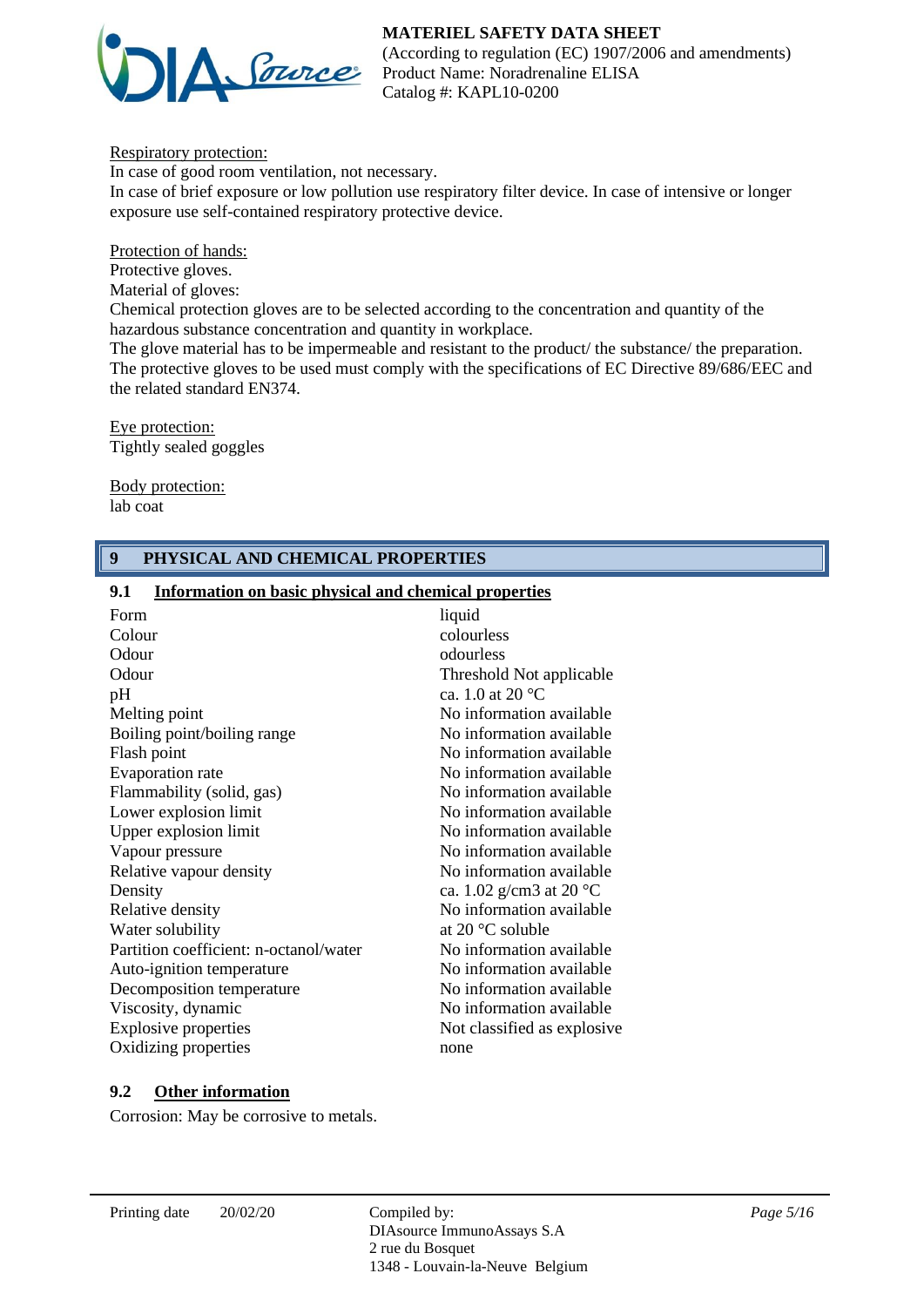

# **10 STABILITY AND REACTIVITY**

## **10.1 Reactivity**

No further relevant information available.

## **10.2 Chemical Stability**

The product is chemically stable under standard ambient conditions (room temperature).

## **10.3 Possibility of hazardous reactions**

No dangerous reactions known.

#### **10.4 Conditions to Avoid**

No further relevant information available.

#### **10.5 Incompatible materials**

No further relevant information available.

#### **10.6 Hazardous Decomposition Products**

No dangerous decomposition products known.

## **11 TOXICOLOGICAL INFORMATION**

#### **11.1 Information on toxicological effects**

**Acute toxicity** No information available. **Skin corrosion/irritation** causes skin irritation **Serious eye damage/irritation** causes eye irritation **Respiratory or skin sensitisation** No sensitizing effects known. **Germ cell mutagenicity** No information available. **Carcinogenicity** No information available. **Reproductive toxicity** No information available. **STOT-single exposure** No information available. **STOT-repeated exposure** No information available. **Aspiration hazard** No information available.

#### **11.2 Additional information**

On the basis of the morphology of the product, no hazardous properties are to be expected when it is handled and used with appropriate care.

Handle in accordance with good industrial hygiene and safety practice.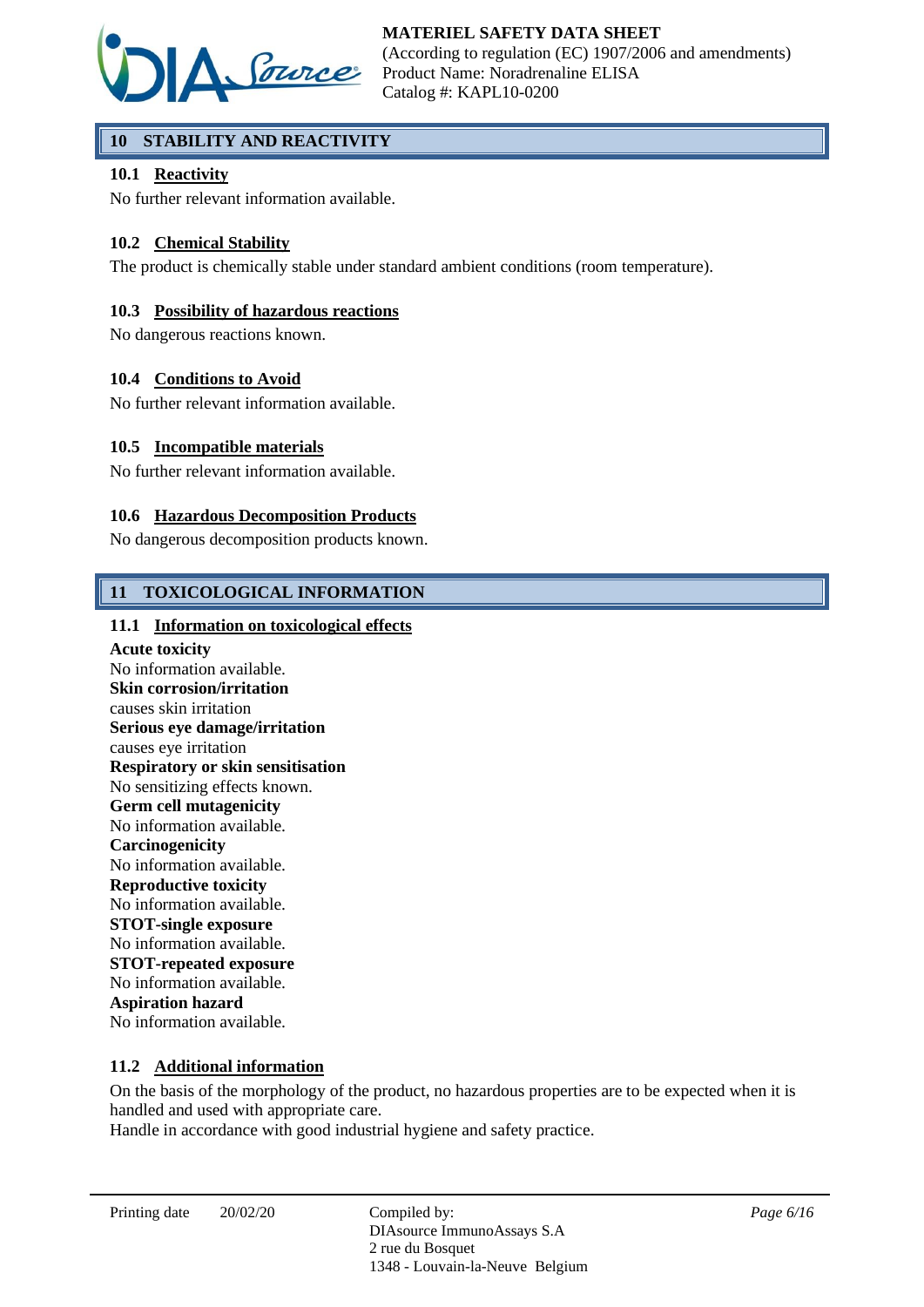

# **12 ECOLOGICAL INFORMATION**

## **12.1 Toxicity**

No further relevant information available.

## **12.2 Persistence and degradability**

No further relevant information available.

## **12.3 Bioaccumulation**

No further relevant information available.

## **12.4 Mobility in soil**

No further relevant information available.

## **12.5 Results of PBT and vPvB assessment**

Substance(s) in the mixture do(es) not meet the criteria for PBT or vPvB according to Regulation (EC) No 1907/2006, Annex XIII, or a PBT/vPvB assessment was not conducted.

## **12.6 Other adverse effects**

No further relevant information available.

## **13 DISPOSAL CONSIDERATIONS**

#### **13.1 Waste treatment methods**

Dispose of packaging according to applicable local, state, and federal regulations. Packaging's that may not be cleansed are to be disposed of in the same manner as the product.

# **14 TRANSPORT INFORMATION**

This product is part of a kit. Information in this section refers to the kit as a whole.

**UN No** 3264

**UN Proper shipping name** CORROSIVE LIQUID, ACIDIC, INORGANICS, N.O.S.

**Class** 8

**Packing group** III

**Environmental hazards** None.

**Special precautions for user** None.

**Transport in bulk according to Annex II of MARPOL 73/78 and the IBC Code** Not relevant.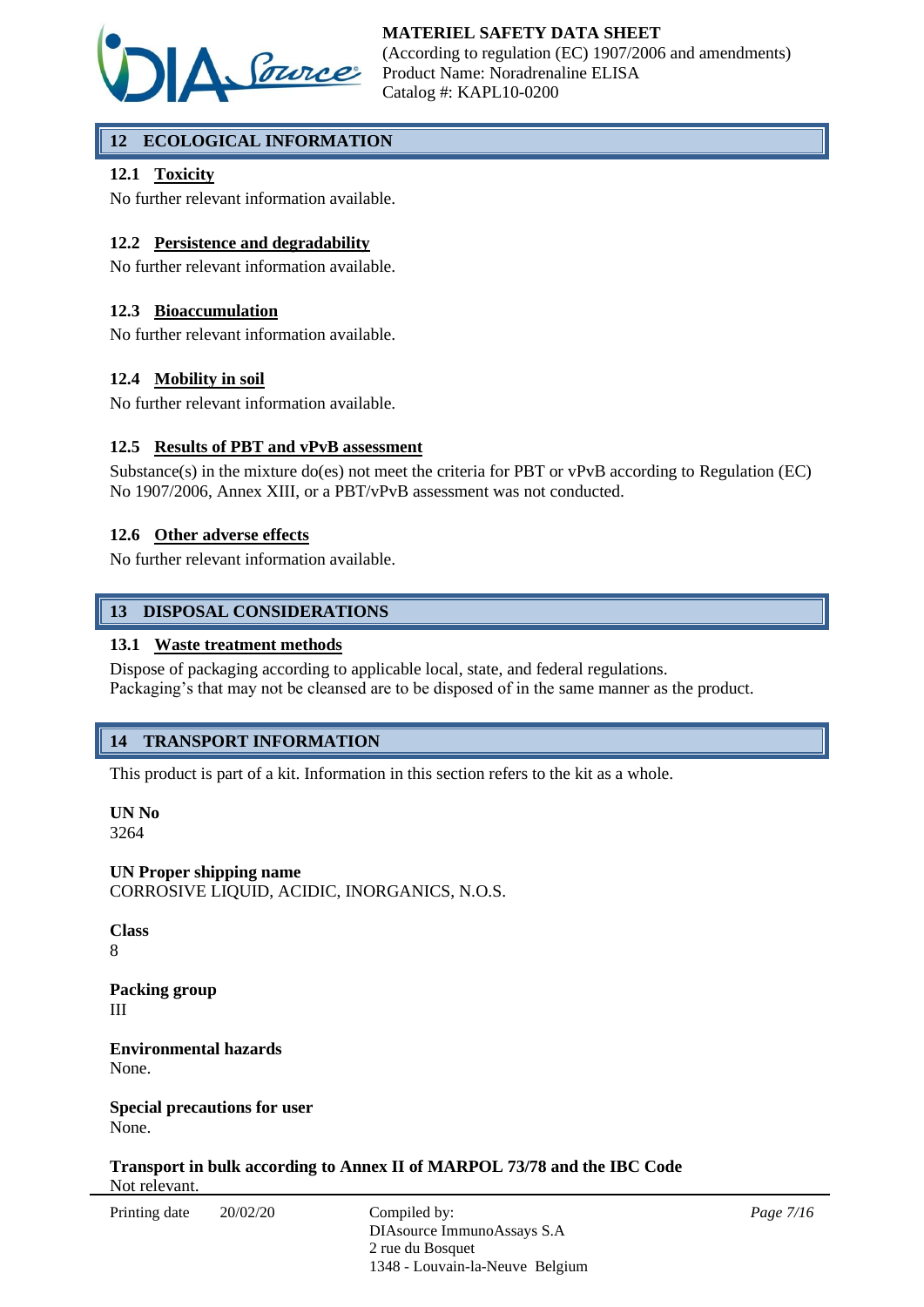

# **15 REGULATORY INFORMATION**

## **15.1 Safety, health and environmental regulation/legislation specific for the substance or mixture**

#### **EU regulations**

Major Accident Hazard: SEVESO III Not applicable

#### Employment restrictions:

Observe employment restrictions in accordance with the youth employment protection regulations (94/33/EC).

#### Substances of very high concern (SVHC):

This product does not contain substances of very high concern according to Regulation (EC) No 1907/2006 (REACH).

#### **15.2 Chemical Safety Assessment**

For this product a chemical safety assessment was not carried out.

# **16 OTHER INFORMATION**

This information is based on our present knowledge. However, this shall not constitute a guarantee for any specific product features and shall not establish a legally valid contractual relationship.

#### Relevant phrases:

H290 May be corrosive to metals. H314 Causes severe skin burns and eye damage.

#### Notification:

English is acceptable for our MSDS as the following conditions are met:

• Medical specialists (users) are well educated in the English language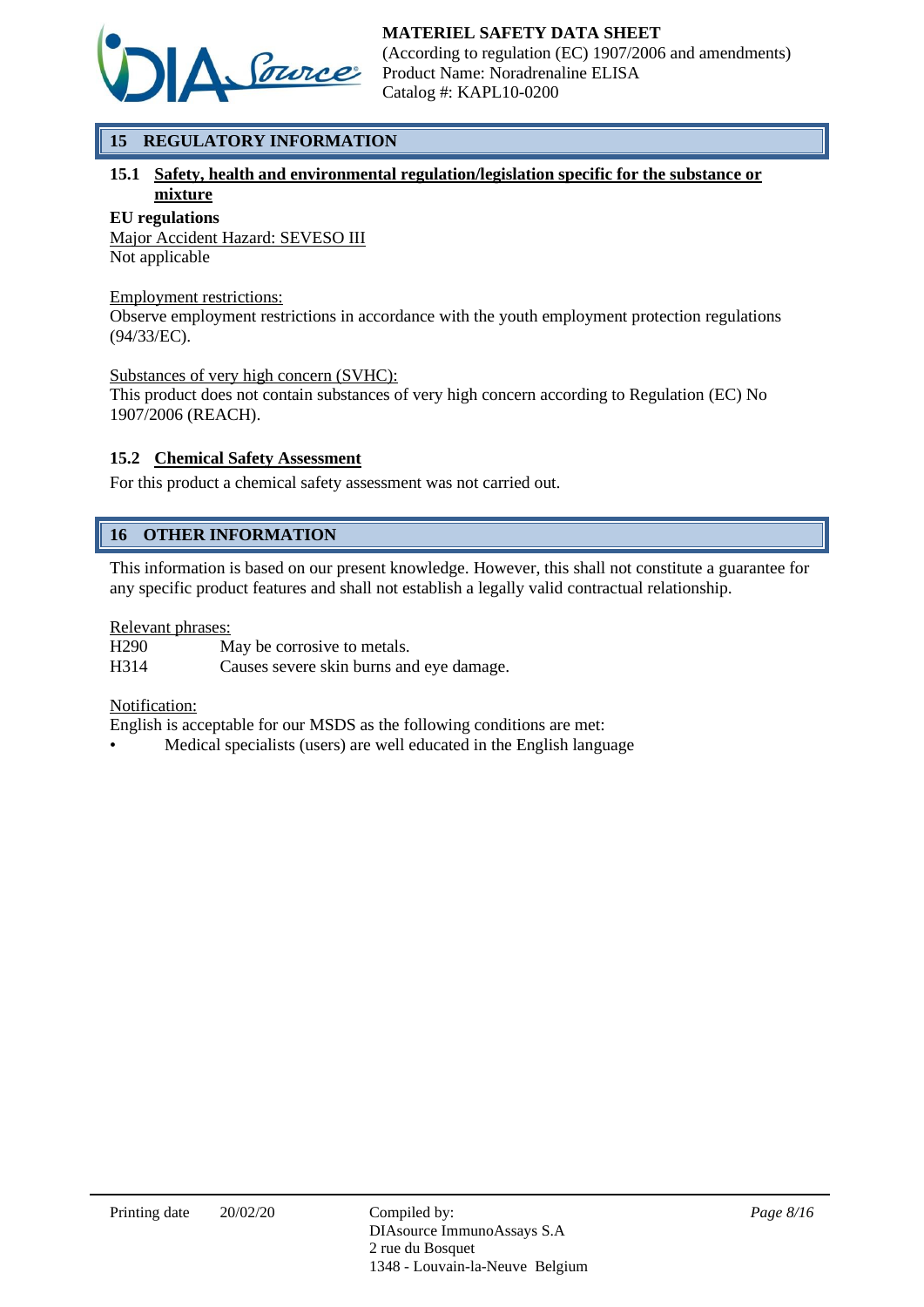

# **ACYLATION REAGENT**

## **1 INFORMATION OF THE SUBSTANCE/PREPARATION AND COMPANY**

#### **1.1 Product identifier**

Product Name: Acylation Reagent

Catalog #: Component of the kit mentioned on the first page

#### **1.2 Intended Use**

laboratory reagent / Immunoassay. The product is intended for professional use.

#### **1.3 Company**

DIAsource ImmunoAssays S.A. Rue du Bosquet, 2 B-1348 Louvain-la-Neuve Belgium Tel. Nr. +32 (0)10/84.99.11 E-mail: [tech.support@diasource.be](mailto:tech.support@diasource.be)

#### **1.4 Emergency telephone**

DIAsource (only office hours): +32 (0)10/84.99.23 Centre Anti-Poisons (BE) 070 245 245 Please refer to your local Anti-Poison Center!

# **2 HAZARDS IDENTIFICATION**

## **2.1 Classification of the substance or mixture**

#### **REGULATION (EC) No 1272/2008**

Flammable liquid, Category 3, H226 Acute toxicity, Category 4, Inhalation, H332 Acute toxicity, Category 4, Dermal, H312 Eye irritation, Category 2, H319 Reproductive toxicity, Category 1B, H360D

## **2.2 Label elements**

**REGULATION (EC) No 1272/2008**



**Signal word:** Danger

#### **Hazard statements:**

H360D May damage the unborn child.

H226 Flammable liquid and vapor.

Printing date  $20/02/20$  Compiled by: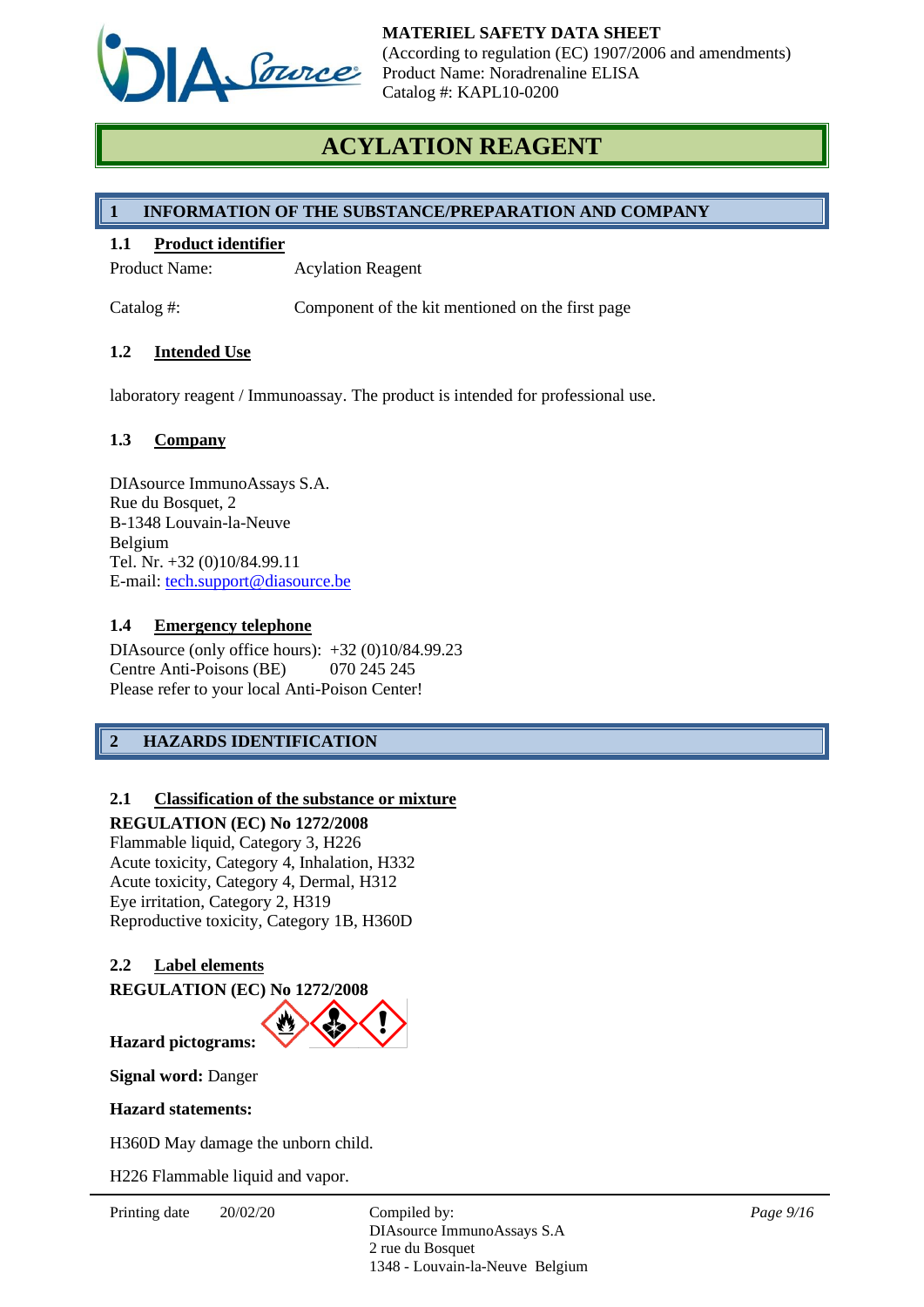

H312 + H332 Harmful in contact with skin or if inhaled.

H319 Causes serious eye irritation.

#### **Precautionary statements:**

P201 Obtain special instructions before use.

P302 + P352 IF ON SKIN: Wash with plenty of water and soap.

P305 + P351 + P338 IF IN EYES: Rinse cautiously with water for several minutes. Remove contact lenses, if present and easy to do. Continue rinsing.

P308 + P313 IF exposed or concerned: Get medical advice/ attention.

#### **2.3 Other hazards**

None known.

## **3 COMPOSITION/INFORMATION ON INGREDIENTS**

#### **Mixture**

**Composition / information on ingredients** CAS:  $68-12-2$  N,N-dimethylformamide 25 - 50 % H226; H332; H312; H319; H360D

# **Additional information**

For the full text of the H-Statements mentioned in this section, see section 16.

## **4 FIRST AID MEASURES**

#### **4.1 Description of first aid measures**

**General advice:** First aider needs to protect himself

**After inhalation:** fresh air. Immediately call in physician.

**In case of skin contact:** Take off immediately all contaminated clothing. Rinse skin with water / shower. Consult a physician.

**After eye contact:** rinse out with plenty of water. Call in ophthalmologist. Remove contact lenses. After swallowing: immediately make victim drink water (two glasses at most). Consult a physician.

## **4.2 Most important symptoms and effects, both acute and delayed**

Irritant effects.

## **4.3 Indication of any immediate medical attention and special treatment needed**

No further relevant information available.

# **5 FIRE FIGHTING MEASURES**

## **5.1 Extinguishing media**

Suitable extinguishing media:

Foam, carbon dioxide (CO2), wry powder, water.

Unsuitable extinguishing media:

For this substance/mixture no limitations of extinguishing agents are given.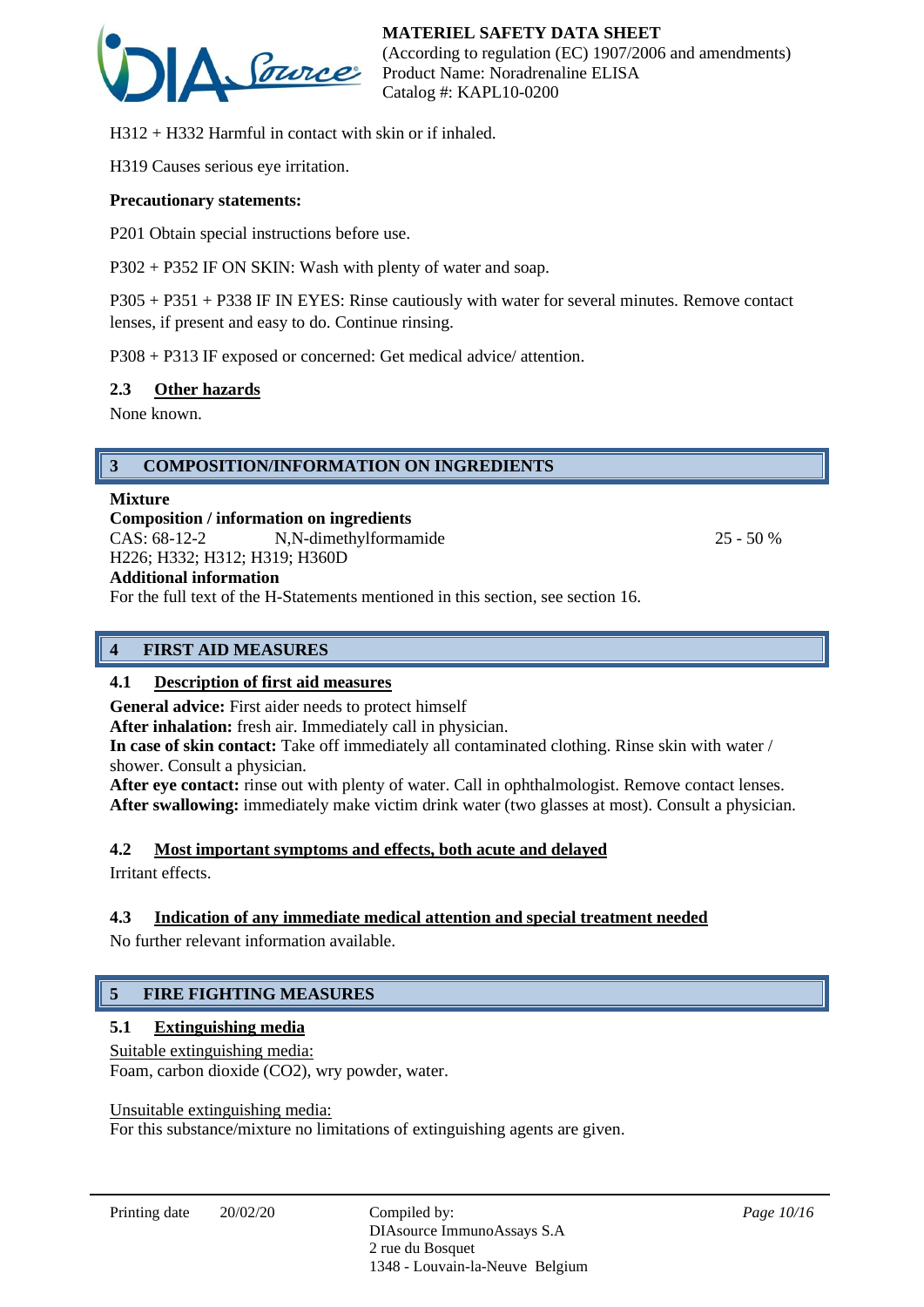

(According to regulation (EC) 1907/2006 and amendments) Product Name: Noradrenaline ELISA Catalog #: KAPL10-0200

## **5.2 Special hazards arising from the substance or mixture**

#### Combustible.

Vapours are heavier than air and may spread along floors.

Forms explosive mixtures with air at elevated temperatures.

Development of hazardous combustion gases or vapours possible in the event of fire. Fire may cause evolution of: nitrogen oxides

## **5.3 Advice for fire fighters**

Special protective equipment for firefighters:

Stay in danger area only with self-contained breathing apparatus. Prevent skin contact by keeping a safe distance or by wearing suitable protective clothing.

## **6 ACCIDENTAL RELEASE MEASURES**

#### **6.1 Personal precaution, protective equipment and emergency procedures**

Advice for non-emergency personnel:

Do not breathe vapours, aerosols. Avoid substance contact. Ensure adequate ventilation. Keep away from heat and sources of ignition. Evacuate the danger area, observe emergency procedures, consult an expert.

Advice for emergency responders:

Protective equipment see section 8.

## **6.2 Environmental Precautions**

Do not let product enter drains.

## **6.3 Methods and material for containment and cleaning-up**

Observe possible material restrictions! Take up with liquid-absorbent and neutralizing material. Dispose of properly. Clean up affected area.

## **6.4 Reference to other sections**

Indications about possible material restrictions see sections 7 and 10 and about waste treatment see section 13.

# **7 HANDLING AND STORAGE**

## **7.1 Precautions for safe handling**

Advice on safe handling: Work under hood. Do not inhale substance / mixture. Avoid generation of vapours / aerosols. Observe label precautions.

Hygiene measures: Change contaminated clothing. Wash hands after working with substance.

## **7.2 Conditions for safe storage, including any incompatibilities**

## Storage conditions:

Tightly closed and dry. Keep away from open flames, hot surfaces and sources of ignition.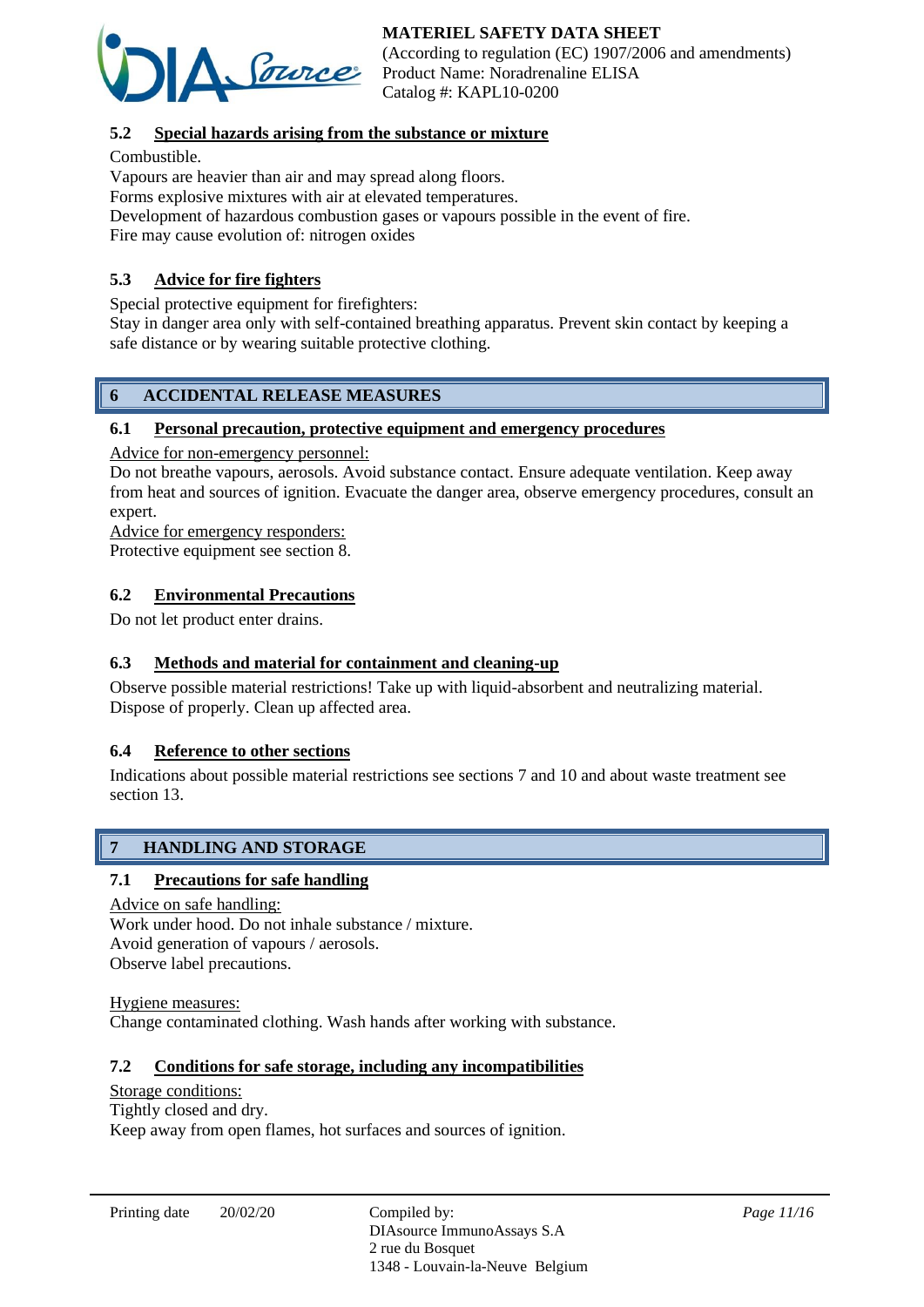

(According to regulation (EC) 1907/2006 and amendments) Product Name: Noradrenaline ELISA Catalog #: KAPL10-0200

## **7.3 Specific Use(s)**

Apart from the uses mentioned in section 1.2 no other specific uses are stipulated.

## **8 EXPOSURE CONTROLS/PERSONAL PROTECTION**

## **8.1 Control parameters**

The product does not contain any relevant quantities of materials with critical values that have to be monitored at the workplace.

#### **8.2 Exposure controls**

Engineering measures:

Technical measures and appropriate working operations should be given priority over the use of personal protective equipment.

See section 7.1.

Individual protection measures:

General protective and hygienic measures: Immediately remove all soiled and contaminated clothing. Wash hands before breaks and at the end of work. Store protective clothing separately. Avoid contact with the eyes and skin.

Respiratory protection:

In case of good room ventilation, not necessary.

In case of brief exposure or low pollution use respiratory filter device. In case of intensive or longer exposure use self-contained respiratory protective device.

Protection of hands:

Protective gloves.

Material of gloves:

Chemical protection gloves are to be selected according to the concentration and quantity of the hazardous substance concentration and quantity in workplace.

The glove material has to be impermeable and resistant to the product/ the substance/ the preparation. The protective gloves to be used must comply with the specifications of EC Directive 89/686/EEC and the related standard EN374.

Eye protection: Tightly sealed goggles

Body protection: lab coat

# **9 PHYSICAL AND CHEMICAL PROPERTIES**

## **9.1 Information on basic physical and chemical properties**

| Form                        | liquid                   |
|-----------------------------|--------------------------|
| Colour                      | colourless               |
| Odour                       | amine-like               |
| <b>Odour Threshold</b>      | $0.329$ ppm              |
| pН                          | 7 at 20 $^{\circ}$ C     |
| Melting point               | No information available |
| Boiling point/boiling range | No information available |
| Flash point                 | $>60^{\circ}C$           |
|                             |                          |

Printing date  $20/02/20$  Compiled by:

DIAsource ImmunoAssays S.A 2 rue du Bosquet 1348 - Louvain-la-Neuve Belgium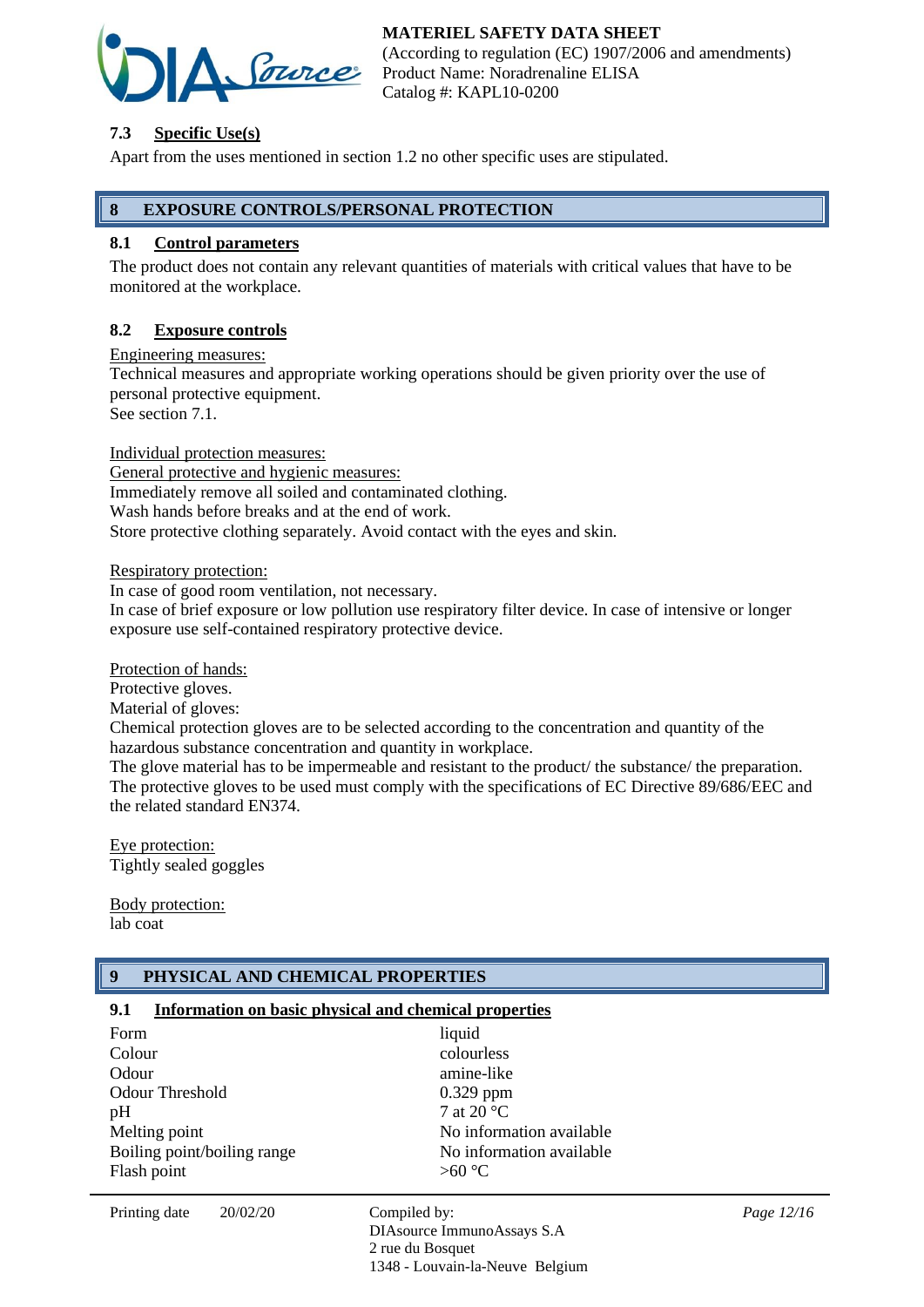

Evaporation rate No information available Flammability (solid, gas) No information available Lower explosion limit No information available Upper explosion limit No information available Vapour pressure No information available Relative vapour density No information available Density ca.  $1.07 \text{ g/cm}^3$  at  $20 \text{ }^{\circ}\text{C}$ Relative density No information available. Water solubility miscible at 20 °C Partition coefficient: n-octanol/water No information available. Auto-ignition temperature No information available. Decomposition temperature No information available. Viscosity, dynamic No information available. Explosive properties Not classified as explosive. Oxidizing properties none

#### **MATERIEL SAFETY DATA SHEET** (According to regulation (EC) 1907/2006 and amendments) Product Name: Noradrenaline ELISA Catalog #: KAPL10-0200

## **9.2 Other information**

No other data available.

# **10 STABILITY AND REACTIVITY**

## **10.1 Reactivity**

No data available.

## **10.2 Chemical Stability**

The product is chemically stable under standard ambient conditions (room temperature).

## **10.3 Possibility of hazardous reactions**

No data available.

## **10.4 Conditions to Avoid**

Heat, flames and sparks.

## **10.5 Incompatible materials**

No further relevant information available.

## **10.6 Hazardous Decomposition Products**

In the event of fire: see section 5.

# **11 TOXICOLOGICAL INFORMATION**

#### **11.1 Information on toxicological effects**

**Acute toxicity** LD50 oral rat 3,010 mg/kg LD50 dermal rabbit 1,500 mg/kg **Skin corrosion/irritation** slight irritation **Serious eye damage/irritation** Severe eye irritation.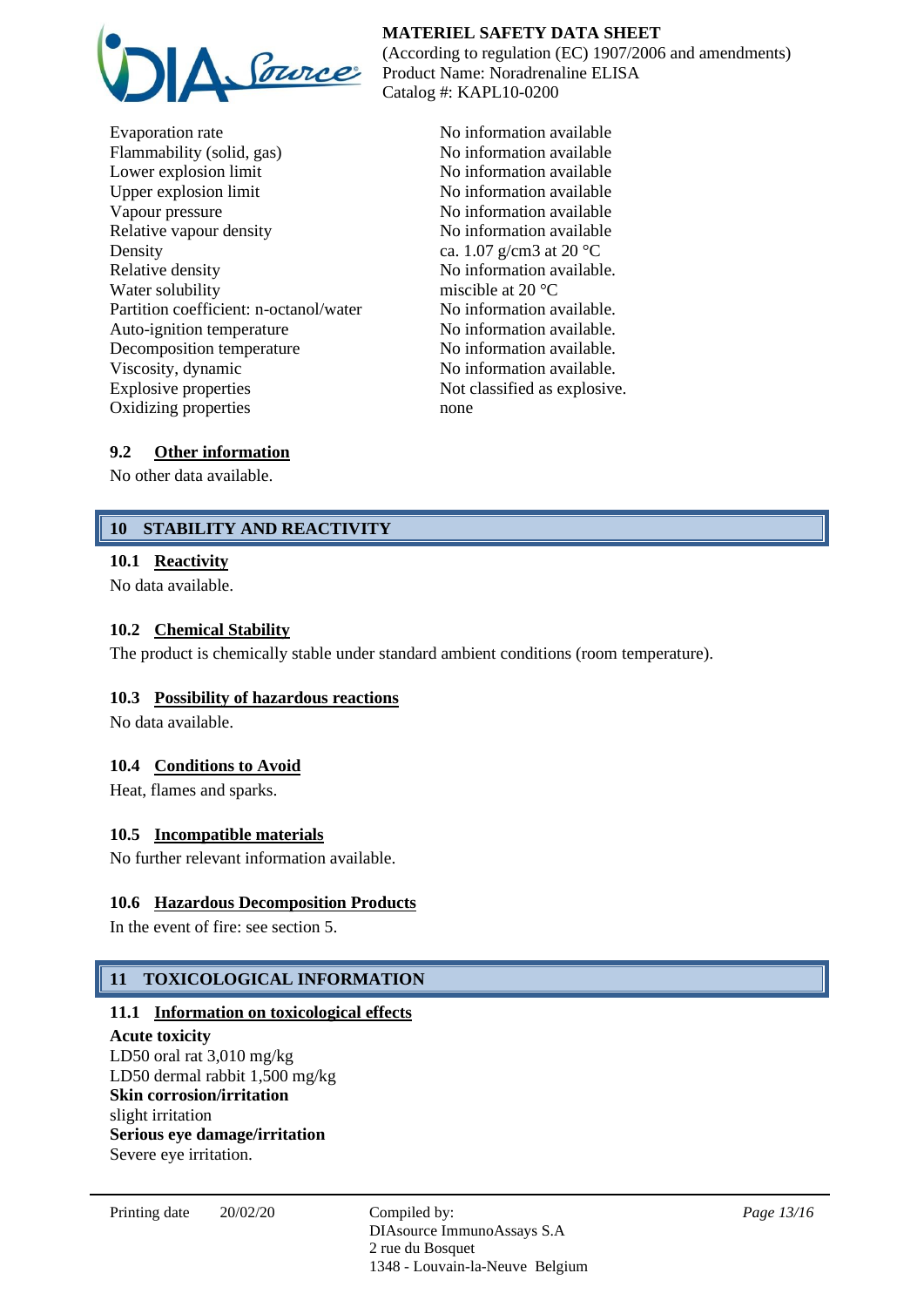

**Respiratory or skin sensitisation** Irritations of the mucous membranes. **Germ cell mutagenicity** No information available. **Carcinogenicity** No information available. **Reproductive toxicity** No information available. **STOT-single exposure** No information available. **STOT-repeated exposure** No information available. **Aspiration hazard** No information available.

## **11.2 Additional information**

On the basis of the morphology of the product, no hazardous properties are to be expected when it is handled and used with appropriate care.

Handle in accordance with good industrial hygiene and safety practice.

## **12 ECOLOGICAL INFORMATION**

#### **12.1 Toxicity**

No further relevant information available.

#### **12.2 Persistence and degradability**

No further relevant information available.

#### **12.3 Bioaccumulation**

No further relevant information available.

#### **12.4 Mobility in soil**

No further relevant information available.

#### **12.5 Results of PBT and vPvB assessment**

Substance(s) in the mixture do(es) not meet the criteria for PBT or vPvB according to Regulation (EC) No 1907/2006, Annex XIII, or a PBT/vPvB assessment was not conducted.

#### **12.6 Other adverse effects**

Discharge into the environment must be avoided.

#### **13 DISPOSAL CONSIDERATIONS**

#### **13.1 Waste treatment methods**

Dispose of packaging according to applicable local, state, and federal regulations. Packaging's that may not be cleansed are to be disposed of in the same manner as the product.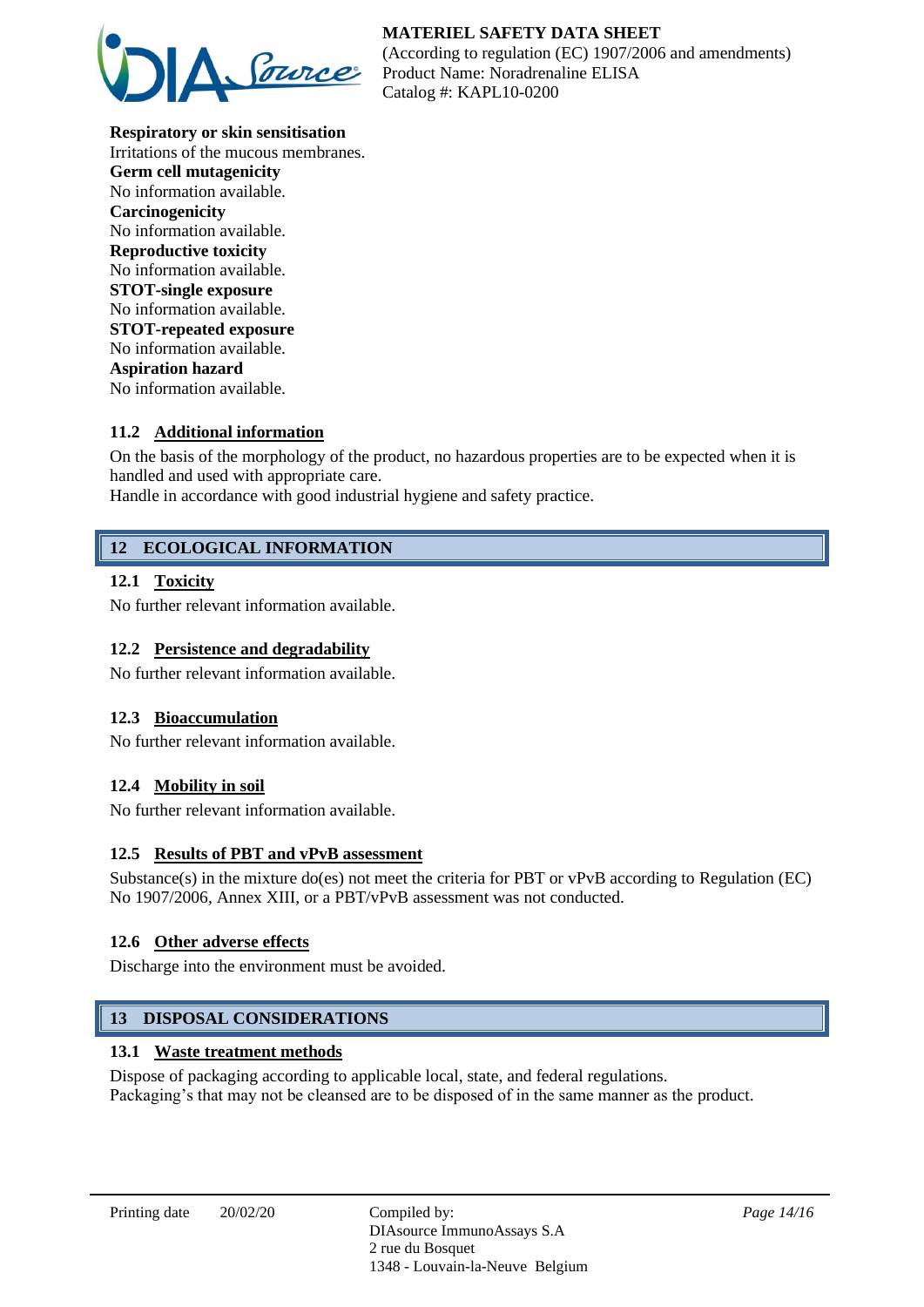

# **14 TRANSPORT INFORMATION**

This product is part of a kit. Information in this section refers to the kit as a whole.

#### **UN No**

No dangerous good in sense of this transport regulation.

#### **UN Proper shipping name**

No dangerous good in sense of this transport regulation.

#### **Class**

No dangerous good in sense of this transport regulation.

#### **Packing group**

No dangerous good in sense of this transport regulation.

# **Environmental hazards**

No.

#### **Special precautions for user** No.

**Transport in bulk according to Annex II of MARPOL 73/78 and the IBC Code** Not relevant.

#### **15 REGULATORY INFORMATION**

#### **15.1 Safety, health and environmental regulation/legislation specific for the substance or mixture**

#### **EU regulations**

#### Major Accident Hazard: SEVESO III Not applicable

#### Employment restrictions:

Observe employment restrictions in accordance with the youth employment protection regulations (94/33/EC).

#### Substances of very high concern (SVHC):

This product does contain substances of very high concern according to Regulation (EC) No 1907/2006 (REACH).

Contains: N,N-dimethylformamide

## **15.2 Chemical Safety Assessment**

For this product a chemical safety assessment was not carried out.